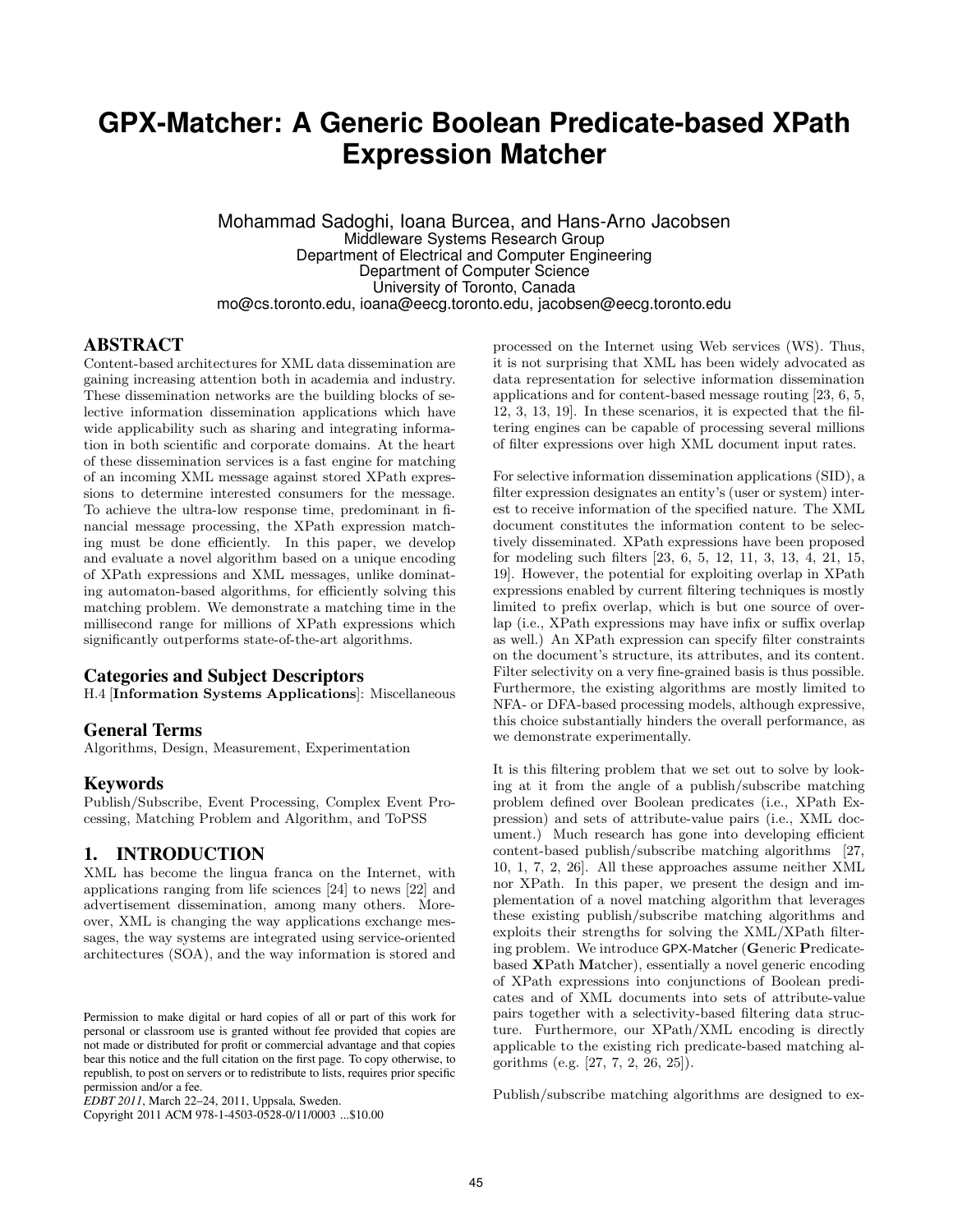ploit common predicates and subscriptions by storing and evaluating them only once, thus, considerably reducing storage requirements and processing time. The base assumption is that for SID applications there is always a considerable amount of overlap in the subscription population. Moreover, highly-optimized processing schemes, such as the prefetching technique, clustering, and the introduction of access predicates, developed in [7] and table-based processing of predicates over reasonably-sized, finite domains developed in [2], have proven to lead to significant gains in this context. Thus, an XML filtering technique that adapts these concepts, as well as other directions such as the ones proposed in [27, 26], directly benefits from these concepts.

Another major benefit of our encoding is that it could be directly applied by emerging hardware-based filtering engines, such as fpga-ToPSS [25]. GPX-Matcher's regular, more tabular organization, similar to [7], as well as Boolean expression and attribute-value pairs-based nature, lends itself well to processing in hardware, thus, further boosting performance.

Finally, another advantage is that a solution cast as a publish/subscribe matching problem can immediately be applied to the problem of matching in distributed, contentbased publish/subscribe systems (e.g., applied in [8, 14, 20] for the processing of XML/XPath.) Thus, GPX-Matcher can be used to support content-based XML message routing in a distributed information dissemination system, where matching is performed as a routing mechanisms requiring no functional or conceptual changes.

As part of this work, we present X-ToPSS, the XML-based Toronto Publish/Subscribe System [13, 19], which is a fully functional end-to-end matching engine prototype based on GPX-Matcher that has been designed with the above application scale in mind (i.e., processing of several million filter expressions over high document rates.) In this paper, we report on experiments with matching times in the millisecond range for up to four million XPath filter expressions. Since our objective is an end-to-end system, XML document parsing time cannot be ignored in the overall evaluation, as it is common practice in related approaches. For example [6] reports that "document parsing is another fixed overhead" and "further improvements in path navigation time will have at best, a minor impact on overall performance". However, we find that parsing is not a dominating factor in our implementation and for the experiments we ran, and is thus negligible in the overall evaluation.

In brief, the main contribution of this paper is a novel encoding and data structure for solving the XML/XPath matching problem applicable for building high-performance XML selective information dissemination applications. Our approach is capable of structural matching and value-based attribute filtering. Furthermore, we show how to advantageously choose access predicates to improve the performance of our data structure, a critical point not addressed in prior work. We perform a thorough experimental analysis that evaluates the performance of our algorithm under varying conditions and present a detailed trade-off analysis of our algorithm against proven filtering techniques.

In the rest of this paper we adopt the terminology common

in content-based publish/subscribe and, when appropriate, we will refer to XPath expressions as subscriptions over the constituent Boolean predicates and XML documents as publications of attribute-value pairs.

This paper is organized as follows. Section 2 reviews related work. In Section 3 we present our encoding to express XML documents as attribute-value pairs and express XPath expressions as conjunctions of Boolean predicates. Section 4 presents our matching algorithm operating with the encoded representation in detail. Section 5 presents a detailed performance evaluation of our approach and establishes trade-offs between our approach and the alternative algorithms.

# **2. RELATED WORK**

The related work can be broadly classified into publish/subscribe matching algorithms and XML/XPath matching algorithms We discuss these areas in turn.

Much work has been devoted to the development of matching algorithms in the context of publish/subscribe systems. Our work builds on these algorithms [27, 10, 1, 7, 2, 18, 26]. Our design enables the techniques developed in this body of work to be directly applied to XPath/XML matching. However, none of these algorithms addresses techniques to process XML message against XPath expressions or even hints at tree-structured data processing. All the above approaches assume sets of attribute-value pair as publications and conjunctive Boolean predicate formulas as subscriptions.

Many related approaches have looked at the XML/XPath matching problem [23, 6, 5, 12, 11, 3, 4, 13, 19, 16, 15, 21]. However, none of these approaches is pursuing an approach of reducing the matching problem to the problem of matching with attribute-value pairs in order to leverage existing matching techniques, with the exception of [23, 13]. On the contrary, the above listed approaches introduce new techniques that can be broadly classified into automaton-based algorithms and index-based ones.

The automaton-based approaches [6, 11, 12, 4], most prominently YFilter [6], build automata based on the XPath expressions in the system, while [4] also employs an NFA pruning strategy based on prefix and suffix overlap of XPath expressions. Other automaton-based approaches mostly focus on twig patterns. pFiST introduces value-based filtering [16], iFist proposes a holistic matching of twig patterns using a bottom-up approach [15], and BoXFilter also uses a bottomup approach, but uses the Prüfer sequence for sequencing twig patterns [21].

The index-based approaches [23, 3, 5, 13] take advantage of precomputed schemes on either the XML documents or the XPath expressions. The index-based approaches are further extended by Huo and Jacobsen [13] toward the idea of predicate-based encodings. However, this approach heavily relies on special-purpose data structures employing a complicated ordering semantics to maintain predicate interrelationships during the matching process [13]. Also, the encoding chosen differs from the one developed in this paper. In our evaluations, we show that GPX-Matcher outperforms both BPA (called basic-pc-ap in [13]) and the automatonbased Yfilter [6].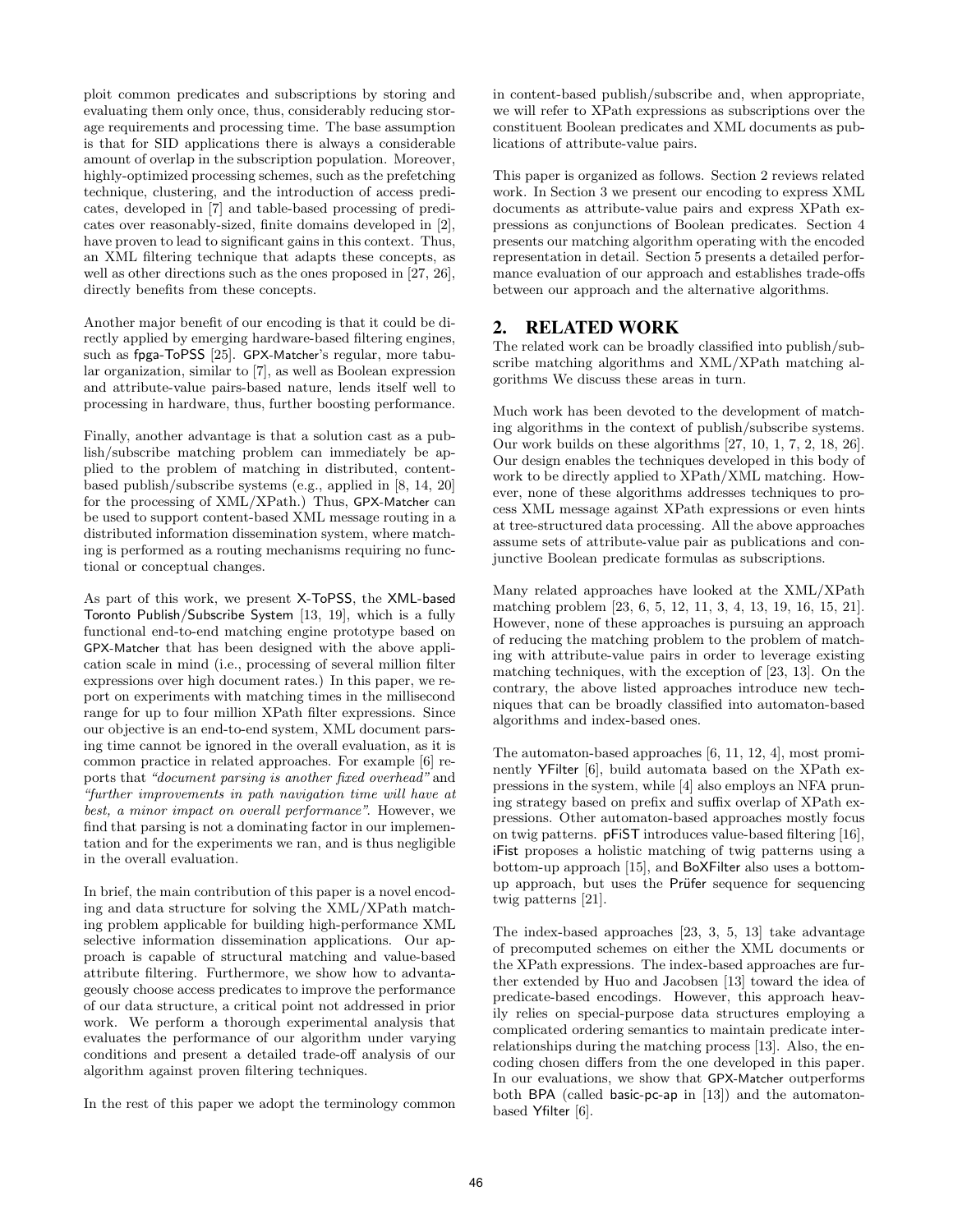The WebFilter project [23] experimented with the use of publish/subscribe algorithms for XML/XPath filtering and constitutes an early demonstration of the ideas of XML data dissemination, but does not describe the detailed workings of the approach.

An approach based on string matching to assist in computing XML message routing decisions in the context of distributed content dissemination systems is developed in [19, 17]. However, the techniques developed do not resemble any of the above discussed approaches. The core of the approach is based on string matching path expressions to determine matching candidates.

Next, we review YFilter in more detail, as we use it in our trade-off analysis in the evaluation section of this paper. YFilter is a well-known algorithm for matching XML documents against XPath expressions. It builds a non-deterministic finite automaton (NFA) from all the XPath expressions in the system. The final states of the NFA are associated with list of expressions. The parsing of the XML message, one tag at a time, triggers the transitions in the NFA. Whenever a final state is reached, it means that the corresponding expressions are matched by the incoming XML message. The only difference between a traditional NFA and the YFilter data structure is that the execution of the NFA does not stop when the first final state is reached, but it continues until all possible accepting states are visited. Thus, it determines all matching queries.

# **3. XML AND XPATH ENCODINGS**

Our GPX-Matcher algorithm translates all XPath expressions to a predicate calculus that specify path-constraint predicates. These predicates are evaluated over sets of attributevalue pairs comprising XML document paths.

The objective of this approach is to be able to reduce the problem of XML/XPath matching to the problem of matching attribute-value pairs in the core matching logic of the filtering engine. Section 4 will illustrate this point further.

#### **3.1 XPath expression encoding**

Each XPath expression is represented as a conjunction of predicates, which are evaluated over document paths. In what follows, we first present the types of predicates that are required to support such an encoding, and then we show how various XPath expression language features are represented in our predicate calculus.

#### *3.1.1 The predicate calculus*

Our predicate calculus supports predicates which express constraints over the absolute and relative position of tags in the document path. In addition, our XPath encoding grows linearly with respect to the size of an XPath expression, i.e., the number of tags, wildcards and descendant operators, because in our encoding each tag in XPath expression is represented by at most a single predicate in the encoding.

The predicate  $(p_t \text{ op } v)$ , where v is a natural number, represents a constraint on the position of the tag  $t$  in the XML document path. This is a predicate over one free variable  $p_t$ . The operator *op* can be either = or  $\geq$ . This predicate is satisfied for a given document path if and only if the path contains the tag t at position  $v'$ , which satisfies the relation  $v'$  op v. This predicate is used to represent a constraint on the position in the XML path of the first location step in the XPath expression that is not a wildcard.

The predicate  $(p_t^{\perp} \geq v)$  represents a constraint on the position of the tag t relative to the end of the XML document path. This predicate is satisfied for a given document path of length  $l$  if and only if the path contains the tag  $t$  at position v' such that  $l - v' \geq v$ . This predicate is used to represent constraints for XPath expressions that end in wildcards.

The predicate  $(d(p_{t_1}, p_{t_2})$  op v) represents a predicate over two free variables that imposes a constraint on the relative position of the tag  $t_2$  to the tag  $t_1$ . The operator op can be either  $=$  or  $\geq$ . This predicate is satisfied for a given document path if and only if the path contains both tags  $t_1$  and  $t_2$  at positions  $v_1$  and  $v_2$ , respectively, and these positions satisfy the relation  $(v_2 - v_1)$  op v. In other words, the tags are situated at a distance  $d$  from each other such that  $d$  op v holds. Note that the order between the tags  $t_1$  and  $t_2$  in the path is important. The order determines the sign for d. This type of predicate is used to encode constraints on consecutive location steps that are not wildcards.

The last type of predicate is a special one that does not refer to tag names or their positions, but to the length of the XML document path. The predicate  $(lenath > v)$  represents a constraint on the length of the XML document path. This predicate is satisfied for a given document path if and only if the length of the path is greater than  $v$ . This special type of predicate is required to represent XPath expressions that contain only wildcards.

#### *3.1.2 XPath expressions*

Next, we show how our predicate calculus is used to encode XPath expressions. In order to distinguish between different tags with the same name, each tag name is associated with its occurrence number. For example, the XPath expression  $\frac{a}{b}/c/a$  is represented as  $\frac{a^1}{b^1}/c^1/a^2$ , where the superscripts represent the occurrence numbers.

Simple XPath expressions: We call an XPath expression simple if it does not contain wildcards (\*) or descendant operators  $\left(\frac{1}{1}\right)$ . The relative XPath expression  $s = t_1/.../t_n$ (all  $t_k$  represent tag names other than "\*") is mapped to the following conjunction of predicates:

$$
(p_{t_1} \ge 1) \wedge (d(p_{t_1}, p_{t_2}) = 1) \wedge \cdots \wedge (d(p_{t_{n-1}}, p_{t_n}) = 1)
$$

The absolute XPath expression  $s = \frac{t_1}{...}t_n$  is mapped to the following conjunction of predicates:

$$
(p_{t_1} = 1) \wedge (d(p_{t_1}, p_{t_2}) = 1) \wedge \cdots \wedge (d(p_{t_{n-1}}, p_{t_n}) = 1)
$$

The conjunction contains as many predicates as steps in the XPath expression. The first predicate captures the position of the first tag in the XML document path, while all other predicates represent constraints for the relative position of the current tag to the previous one. For simplicity, in the conjunction for relative expressions, the first predicate can be discarded. This is possible because the second predicate requires that  $t_1$  be in the path and once the path contains a tag name, then its position is greater or equal to one.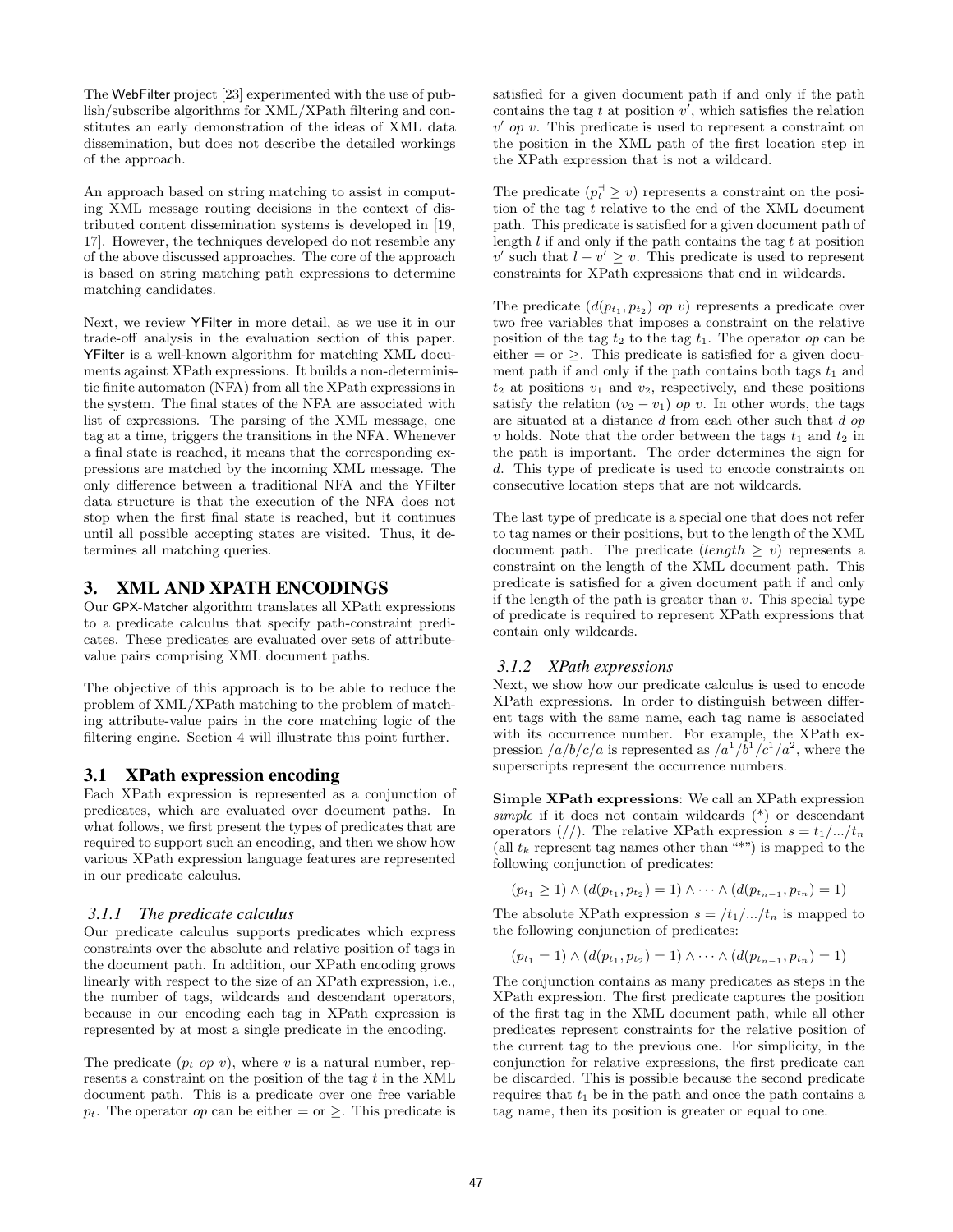Wildcards in XPath expressions: Consider the following relative XPath expression (all  $t_k$  with  $1 \leq k \leq n$  and  $k \leq i$  or  $k \geq i + m + 1$  represent tag names other than "\*"):

$$
s = t_1/...(t_i) * (... / * / t_{i+m+1}/...(t_n))
$$

with m consecutive wildcards starting at location step  $(i+1)$ . This expression is mapped to predicates by bypassing the wildcard steps, as follows:

$$
((d(p_{t_1}, p_{t_2}) = 1) \quad \land \cdots \land \quad (d(p_{t_{i-1}}, p_{t_i}) = 1) \land (d(p_{t_i}, p_{t_{i+m+1}}) = m+1) \quad \land \cdots \land \quad (d(p_{t_{n-1}}, p_{t_n}) = 1))
$$

The representation of an absolute XPath expression is similar to the relative one (it contains one more predicate to restrict the position of the first tag name.) The number of predicates required to represent an XPath expression with  $m$  consecutive wildcards is  $m$  predicates less than the number of predicates required for representing the expression without wildcards.

To generalize, consider the following XPath expression:

$$
s = xpe_1 \mid * \mid ... \mid * \mid xpe_2 \mid * \mid ... \mid * \mid xpe_3... \mid * \mid ... \mid * \mid xpe_n
$$

where  $xpe_k$  represent simple XPath expressions and the  $i^{th}$ sequence of wildcards contains  $m_i$  steps. This expression is translated into a conjunction of predicates that contains all predicates that represent the simple expressions  $xpe_k$  (1  $\leq$  $k \leq n$ ) and all predicates  $p_i$   $(1 \leq i \leq n)$  that link the position of the last tag in  $xpe_i$  and the position of the first  $tag in xpe_{i+1}: d(p_{last\_tag\_in\_xpe_i}, p_{first\_tag\_in\_xpe_{i+1}}) = m_i + 1$ (we call these predicates link predicates.)

There are three special cases that need to be addressed in the representation of s:

(1) The expression starts with  $m$  wildcards: the overall conjunction contains one more predicate that represents a constraint for the position of the first tag in  $xpe_1$ :  $(p_{first\_tag\_in}$  $x_{pe_1}$  op  $m + 1$ ). The operator is determined by the type of the XPath expression: a relative expression requires the greater than operator, while an absolute one requires the equal operator.

 $(2)$  The expression ends with m wildcards: the overall conjunction contains one more predicate that represents a constraint for the relative position of the last tag in  $xpe_n$  to the end of the XML document path:  $(p_{last\_tag\_in\_spe_n}^{-1} \ge m)$ .

 $(3)$  The expression contains only m wildcards: the representation contains only one predicate:  $(length \geq m)$ .

Descendant operators in XPath expressions: Consider the following relative XPath expression:

$$
s = t_1/ \ldots/ t_i \, / \, / t_{i+1} / \ldots / t_n
$$

with a descendant operator after location step  $i$ . This expression is mapped to predicates as follows:

$$
(d(p_{t_1}, p_{t_2}) = 1) \quad \wedge \cdots \wedge \quad (d(p_{t_{i-1}}, p_{t_i}) = 1) \quad \wedge (d(p_{t_i}, p_{t_{i+1}}) \ge 1) \quad \wedge \cdots \wedge \quad (d(p_{t_{n-1}}, p_{t_n}) = 1)
$$

The representation of an absolute XPath expression is similar to the relative one (it contains one more predicate to restrict the position of the first tag name.) The only difference to the representation of a simple expression is the operator for the second order predicate that relates the tags  $t_i$  and  $t_{i+1}$ .

To generalize, given the following XPath expression:

$$
s = xpe_1//xpe_2//xpe_3...//xpe_n
$$

where  $xpe_k$  represent simple XPath expressions. This expression is translated into a conjunction of predicates that contain all predicates that represent the simple expressions  $xpe_k$   $(1 \leq k \leq n)$  and all predicates  $p_i$   $(1 \leq i \leq n)$  that link the position of the last tag in  $xpe_i$  and the position of the first tag in  $xpe_{i+1}$ :  $d(p_{last\_tag\_in\_rep_{e_i}}, p_{first\_tag\_in\_rep_{e_{i+1}}}) \geq 1$ (we call these predicates link predicates.)

The above encoding remains unchanged when the expressions  $xpe_k$  contain wildcards that are neither at the beginning nor at the end of the expressions. For expressions  $xpe_k$ that start or end with wildcards, only the link predicates change. Suppose there are two expressions  $xpe_l$  and  $xpe_{l+1}$ such that  $xpe_l$  ends with m wildcards and  $xpe_{l+1}$  starts with n wildcards, then the  $l^{th}$  link predicate will have to change to  $d(p_{last\_tag\_in\_rep_{e_l}}, p_{first\_tag\_in\_xp_{e_{l+1}}}) \geq m+n+1.$ 

All encodings presented above are unique in the sense that two different XPath expressions have different encodings and the same encoding corresponds to identical subscriptions.

#### *3.1.3 Examples*

The following exemplifies our XPath expression encoding.

$$
X_1 : /b/c
$$
\n
$$
S_1 : (p_{b1} = 1) \land (d(p_{b1}, p_{c1}) = 1)
$$
\n
$$
X_2 : a/a/* /b
$$
\n
$$
S_2 : (d(p_{a1}, p_{a2}) = 1) \land (d(p_{a2}, p_{b1}) = 2)
$$
\n
$$
X_3 : /a/a/* *
$$
\n
$$
S_3 : (p_{a1} = 1) \land (d(p_{a1}, p_{a2}) = 1) \land (p_{a2}^{\perp} \ge 2)
$$
\n
$$
X_4 : /*/* /* /a/b
$$
\n
$$
S_4 : (p_{a1} = 4) \land (d(p_{a1}, p_{b1}) = 1)
$$
\n
$$
X_5 : a// b/c
$$
\n
$$
S_5 : (d(p_{a1}, p_{b1}) \ge 1) \land (d(p_{b1}, p_{c1}) = 1)
$$
\n
$$
X_6 : a/b/* /a
$$
\n
$$
S_6 : (d(p_{a1}, p_{b1}) = 1) \land (d(p_{b1}, p_{a2}) \ge 2)
$$
\n
$$
X_7 : a/b/* * /*/ * a
$$
\n
$$
S_7 : (d(p_{a1}, p_{b1}) = 1) \land (d(p_{b1}, p_{a2}) \ge 4)
$$
\n
$$
X_8 : x/a/b/* */ /* /a/*
$$
\n
$$
S_8 : (d(p_{a1}, p_{a1}) = 1) \land (d(p_{a1}, p_{b1}) = 1)
$$
\n
$$
\land (d(p_{b1}, p_{a2}) \ge 4) \land (p_{a2}^{\perp} \ge 1)
$$

Some of the predicates above are duplicated due to overlap in the XPath expressions. However, in our data structure, we represent each predicate only once (i.e., no duplicated predicates are stored or processed.) During the matching phase of our algorithm, predicates that represent multiple overlapping XPath expressions are evaluated only once for all the expressions that contain them. For example, consider XPath expressions  $S_7$  and  $S_8$ . The total number of predicates for expressing these two expressions is six (i.e., two for  $S_7$  and four for  $S_8$ ), but the number of distinct predicates is four, since all predicates of  $S_7$  are in  $S_8$  as well. This is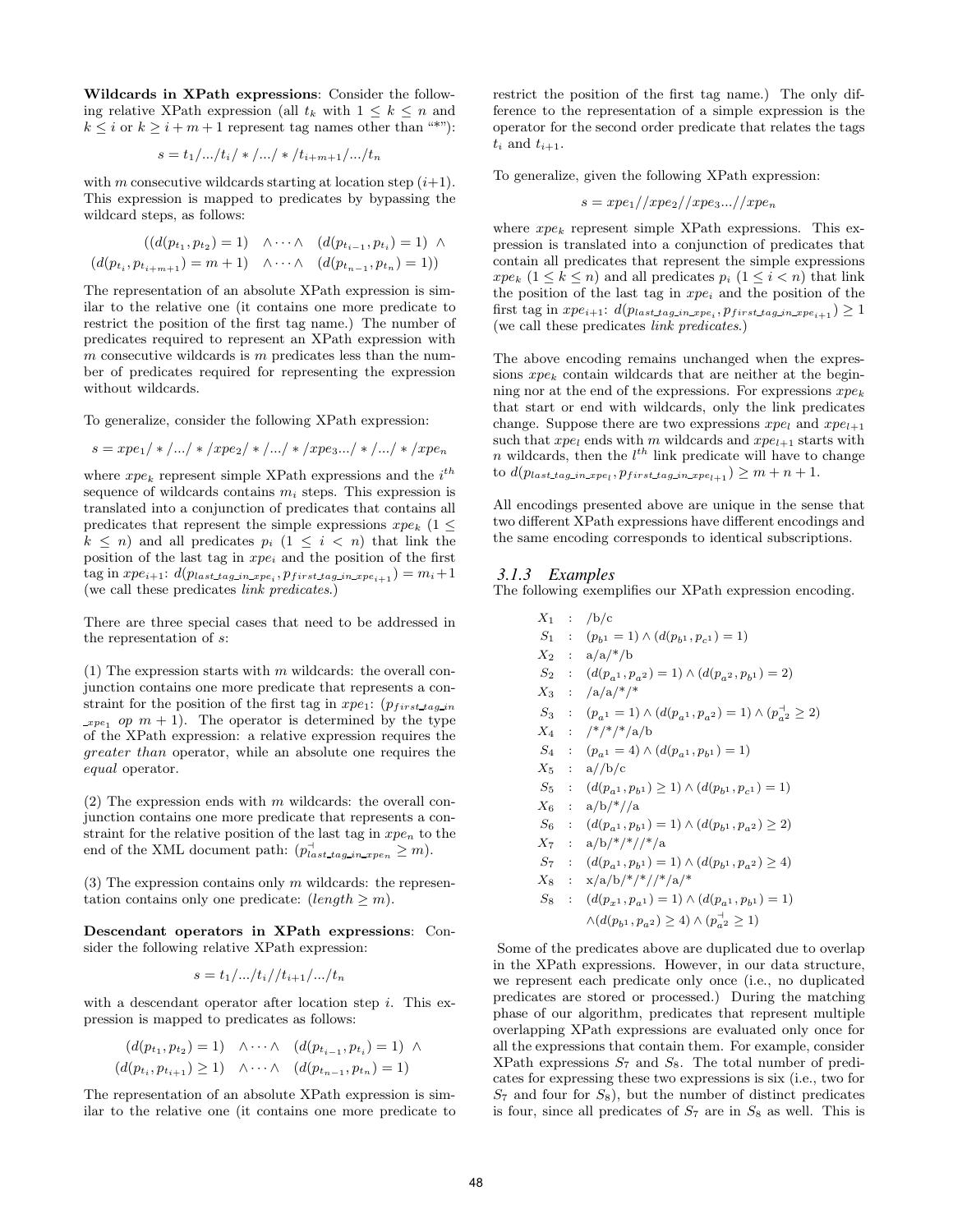one of the strengths of our algorithm, as it resolves most overlaps in XPath expressions and represents and processes these parts only once.

#### *3.1.4 Attribute-based Filters on XPath Expressions*

In our discussion so far we referred only to XPath expressions that do not contain filters on the attributes of the XML document or nested paths. Our predicate calculus can be easily extended to support filters on the attribute content. Consider a location step that contains the tag name  $t$  and the predicate  $[@$  attr op value. In order to represent this filter, we introduce a new type of predicate in our system,  $d_t[attr\ op\ value]$ , that expresses a constraint on the value of the attribute *attr* attached to the tag name  $t$  in the XML document. The publications resulting from the XML paths are augmented with information about the values of all attributes of a tag name  $t$ . This is also evaluated in Section  $5$ 

Nested path filters can be treated in a manner orthogonal to the matching algorithm presented in this section. A scheme similar to that in [6] could be used in our system in order to support nested paths.

## **3.2 XML document encoding**

Let  $d$  be an XML document. Document  $d$  consists of a number of paths,  $d = (e_1, ..., e_l)$ , from the root element of the document to each leaf. A path  $e_i$  consists of the tag elements, attributes and the corresponding values, and content elements along the path from the root element to a leaf:

$$
e_i = \{t^i_1, [(a^i_{t_1,1}, v^i_{t_1,1}), ..., (a^i_{t_1,j_1}, v^i_{t_1,j_1})], c^i_1, ...,
$$
  

$$
t^i_n, [(a^i_{t_n,1}, v^i_{t_n,1}), ..., (a^i_{t_n,j_n}, v^i_{t_n,j_n})], c^i_n\}
$$

where  $a_{t_l,k}^i$  is the  $k^{th}$  attribute associated with the  $l^{th}$  tag in the  $i^{th}$  path of d,  $v_{t_l,k}^i$  represents the corresponding value for the attribute and  $c_l^i$  represents the content of the  $l^{th}$ tag. For brevity sake, we simply write  $e = (t_1, ..., t_n)$ ; the subscript of each tag represents the position of the tag in the path. In this formalization, we do not explicitly show content and attribute elements, and since any path can contain duplicate elements, each tag name has an occurrence number associated (not shown in our notation above.)

First, let us consider the case when a path  $e = (t_1, ..., t_n)$ contains only distinct tag names (i.e., all occurrence numbers are equal to one.) This path is translated to the following set of tuples:

$$
(length, n) ,
$$
  
\n
$$
(t_1, 1), (t_2, 2), \ldots (t_n, n) ,
$$
  
\n
$$
(t_1, t_2, 1), (t_1, t_3, 2), \ldots, (t_1, t_n, n-1) ,
$$
  
\n
$$
(t_2, t_3, 1), (t_2, t_4, 2), \ldots, (t_2, t_n, n-2) ,
$$
  
\n
$$
\ldots
$$
  
\n
$$
(t_{n-1}, t_n, 1)
$$

This set contains  $T(n)=O(n^2)$  tuples. This encoding is dictated by our predicate calculus. The length of the path is needed to check predicates of type  $(p_t^{\perp} \ge v)$  and  $(length \ge$ v.) All tag positions are required to verify predicates of type  $(p_t$  op v) and  $(p_t^{\perp} \ge v)$ . Finally, all combinations of two tags are required in order to verify predicates of type  $(d(p_{t_1}, p_{t_2})$  op v). We call this set of tuples a publication. Each publication is a set of attribute-value pairs, where the attribute name can be the length  $(lenqth \geq v)$ , any tag name  $(p_t$  op v), and any combination of two tags  $(d(p_{t_1}, p_{t_2})$  op  $v$ ), while the value is a natural number less than or equal to the length of the XML path.

Before discussing the case when the path contains duplicates, we need to present some notational conventions. Given a path  $e = (t_1, ..., t_n)$ , we refer to a *subpath* of e which contains a subset of the tags in e ordered by their positions in the path and write  $s_e = ((k_1, t_{k_1}), (k_2, t_{k_2}), ..., (k_p, t_{k_p}))$   $(k_i)$ represents the position of the tag  $t_{k_i}$  in the path  $e$ .) The publication  $p(s_e)$  resulting from a subpath  $s_e = ((k_1, t_{k_1}), (k_2, t_{k_2}),$  $\cdots$ ,  $(k_p, t_{k_p})$  contains the following tuples:

$$
\begin{array}{cc} (length, k_p - k_1 + 1) & ,\\ (t_{k_1}, k_1), (t_{k_2}, k_2), \ldots (t_{k_p}, t_{k_p}) & ,\\ (t_{k_1}, t_{k_2}, k_2 - k_1), (t_{k_1}, t_{k_3}, k_3 - k_1), \ldots, (t_{k_1}, t_{k_p}, k_p - k_1) & ,\\ (t_{k_2}, t_{k_3}, k_3 - k_1), (t_{k_2}, t_{k_4}, k_4 - k_2), \ldots, (t_{k_2}, t_{k_p}, k_p - k_1) & ,\\ \ldots & \ldots & \ldots & \ldots \end{array}
$$

$$
(t_{k_{p-1}},t_{k_p},k_p-k_{p-1})
$$

We write  $p(e - \{t_{l_1}, t_{l_2}, ..., t_{l_p}\})$  to denote the publication resulting from the subpath of e after eliminating the tags  $t_{l_1}, t_{l_2}, ..., t_{l_p}$ . Note that after eliminating some tags that have duplicates, the occurrence numbers are adjusted as needed. For example, consider the path  $e = (a, b, c, a, b)$ . Including the occurrence numbers, the path is expressed as  $e = (a^1, b^1, c^1, a^2, b^2)$  (the superscripts represent the occurrence numbers.) The subpath of e after eliminating the first a tag, written as  $s_e = e - \{a^1\}$  is represented as  $s_e =$  $((2, b<sup>1</sup>), (3, c<sup>1</sup>), (4, a<sup>1</sup>), (5, b<sup>2</sup>)).$  Note that when eliminating  $a<sup>1</sup>$ , the occurrence number of the second occurrence of a is adjusted to 1.

Consider the case when the path contains only one tag  $t$  that is duplicated  $d$  times (i.e., the same tag name  $t$  in  $d$  different positions in the path.) The corresponding occurrence numbers for this tag are 1, 2, ..., and d, respectively. Since a tag  $t$  with the occurrence number  $k$  from an XPath expression can be mapped to any tag  $t$  from the XML path with the occurrence number  $o \geq k$ , we have to map the XML path to a set of publications as follows:

$$
P(e) = \bigcup_{S \in P(T)} \{p(e - S)\}
$$

where  $T = \{t^1, t^2, ..., t^{d-1}\}, P(T)$  is the power set of T, and  $e - S$  is the subpath obtained from e after eliminating the tags in S. The corresponding occurrence numbers are adjusted in the subpath as explained above. We do not need to look at the subpaths in which  $t^d$  is eliminated because the elimination of the  $d^{th}$  occurrence of the tag will not change the occurrence numbers. Thus, it does not add any new information to the publication. Generally speaking, if the path e contains tags  $t_{k_1}, t_{k_2}, \ldots, t_{k_r}$  with the corresponding number of duplicates  $d_{k_1}, d_{k_2}, \ldots, d_{k_r}$ , the path  $e$  is mapped to the following set of publications:

$$
P(e) = \bigcup_{S \in P(T)} \{p(e - S)\}
$$

where  $T = \bigcup_{l}^{r} \{t_{k_l}^1, t_{k_l}^2, ..., t_{k_l}^{d_{k_l}-1}\}$ and  $e-S$  is the subpath obtained from e after eliminating the  $\begin{bmatrix} \alpha_{k_l} \\ k_l \end{bmatrix}$ ,  $P(T)$  is the power set of T

tags in  $S$  (the occurrence numbers are adjusted accordingly.)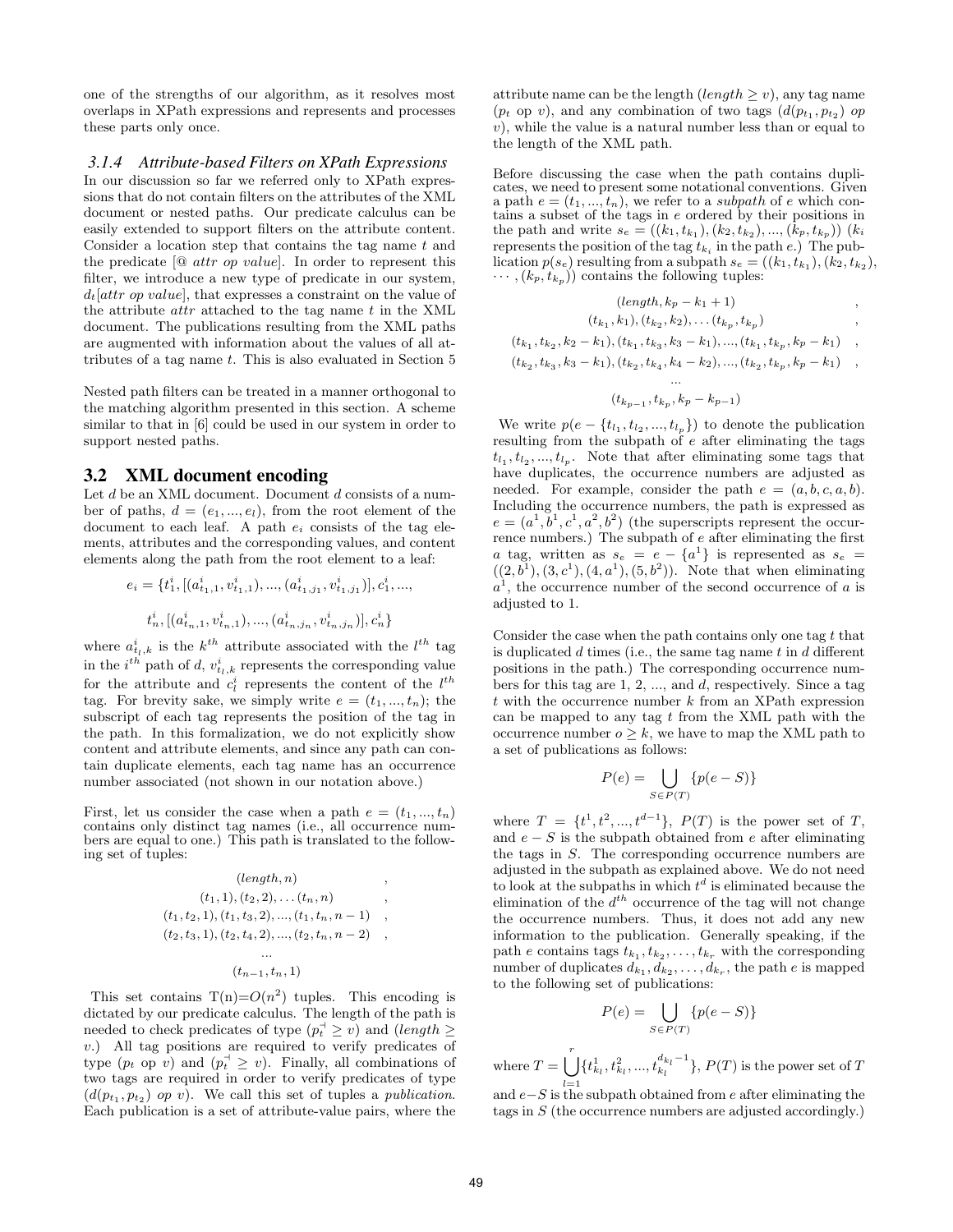| $e$ :                                                                           | $((1, a1), (2, b1), (3, b2), (4, c1))$                                                                  |  |  |
|---------------------------------------------------------------------------------|---------------------------------------------------------------------------------------------------------|--|--|
| $\overline{((length, 4), (a^1,1), (b^1,2), (b^2,3), (c^1,4))}$                  |                                                                                                         |  |  |
| $(a1, b1, 1), (a1, b2, 2), (a1, c1, 3), (b1, b2, 1), (b1, c1, 2), (b2, c1, 1))$ |                                                                                                         |  |  |
| $e - \{b^1\}$                                                                   | $((1, a1), (3, b1), (4, c1))$                                                                           |  |  |
|                                                                                 | $\left( (length, 4), (a^1, 1), (b^1, 3), (c^1, 4), (a^1, b^1, 2), (a^1, c^1, 3), (b^1, c^1, 1) \right)$ |  |  |

Table 1: Subpath, representation and publication.

Usually, XML paths contain a small number of duplicate tags and the occurrence numbers are also small. For the case when the path contains only one tag with two duplicates, there are only two publications built. The total number of tuples built still remains on the order of  $O(n^2)$ .

To summarize, each path  $e = (t_1, ..., t_n)$  is translated to one or several publications; each publication contains a set of attribute-value pairs. Thus, the XML document  $d$  is represented as a set of publications:  $d = (pub_1, ..., pub_p)$  such that each path generates at least one publication and any path that contains duplicate tags generates more than one publications.

# **3.3 Matching XML against XPath expressions**

Next, we explain how the matching problem of XML documents against XPath expressions is reduced to the problem of matching publications against conjunctions of predicates. First, let us present how each type of predicate from our calculus is matched by a publication:

- A predicate of type  $(length \geq v)$  is satisfied by a publication pub if the value v' in the tuple  $(length, v')$  from the publication *pub* satisfies the relation  $v' \geq v$ .
- A predicate of type  $(p_t \text{ op } v)$  is satisfied by a publication pub if the publication contains a tuple  $(t, v')$  such that  $v'$  satisfies the relation  $v'$  op v.
- A predicate of type  $(p_t^{\perp} \geq v)$  is satisfied by a publication pub if the publication contains a tuple  $(t, v')$  such that  $l - v' + 1 \geq v$ , where l is the value from the tuple  $(length, l)$  in pub.
- A predicate of type  $(d(p_{t_1}, p_{t_2})$  *op v*) is satisfied by a publication pub if the publication contains a tuple  $(t_1, t_2, v')$  such that v' satisfies the relation v' op v.

In all instances above, the matching between tag names also respects the occurrence numbers.

A publication pub matches a conjunction of predicates  $s =$  $(pred_1 \wedge pred_2 \wedge ... \wedge pred_m)$  if all predicates in s are satisfied by the publication.

Formally, an XPath expression is matched by an XML document if and only if the XPath expression selects a nonempty set of nodes from the XML document. Using the encoding described above, the matching problem is formulated as follows: Given an XML document represented as  $d = (pub_1, ..., pub_p)$  and an XPath expression  $s = (pred_1 \wedge$  $pred_2 \wedge ... \wedge pred_m$ , the XPath expression is matched by the XML document if and only if there is at least one publication pub<sub>i</sub>  $(1 \le i \le p)$  such that all predicates in s are satisfied by the publication  $pub<sub>i</sub>$ .

| Predicate                                   | $\epsilon$ |  |
|---------------------------------------------|------------|--|
| $p_h$                                       |            |  |
| $d(p_{b^1}, p_{c^1})$<br>$=$                |            |  |
| $p_{a}$ <sub>1</sub> , $p_{b}$ <sub>1</sub> |            |  |

Table 2: Matching publications against predicates

**Example** – Consider the XPath expressions  $S_1$  and  $S_5$  from the earlier list with their corresponding conjunction of predicates and an XML document that contains the following path  $e = (a^1, b^1, b^2, c^1)$ . Table 1 presents all the subpaths that are considered and the corresponding publications. Table 2 shows which predicates within the XPath expressions are matched by each publication. The expression  $S_5$  is matched by the publication  $p(e - \{b^1\})$  since all its predicates are matched. The expression  $S_1$  is not matched because none of the publications satisfies  $S_1$ 's first predicate.

# **4. THE MATCHING ALGORITHM**

Each incoming XML file is processed, and its paths are translated into sets of publications as previously explained. Each publication is submitted to the matching algorithm separately. The matching algorithm proceeds in two stages: first, each publication is matched against the predicates in the system; second, given this information, the matched XPath expressions are identified. After all publications resulting from the XML document are processed, the matched XPath expressions are collected. Next, we present in detail the data structures and algorithms used for the two matching stages.



Figure 1: Predicate data structure

# **4.1 Predicate matching**

Each XPath expression is translated into a conjunction of predicates. These predicates are inserted in the corresponding data structures. Recall that our predicate language supports four different types of predicates that refer to tag names and the length of the XML path. The representation of the predicates have to take into account that the tag names may be duplicated in an XPath expression. Thus, each tag name has an associated occurrence number, as already explained. Next, we present the data structures for representing these predicates. Each predicate in our system is represented by a unique identifier.

All values that are used in the predicates are defined over a finite domain  $D : [1 : l]$  where l represents the maximum length of the XPath expressions supported by the system. Thus, the main data structure used for storing and evaluating predicates is a predicate-table that extends from  $1$  to  $l$  –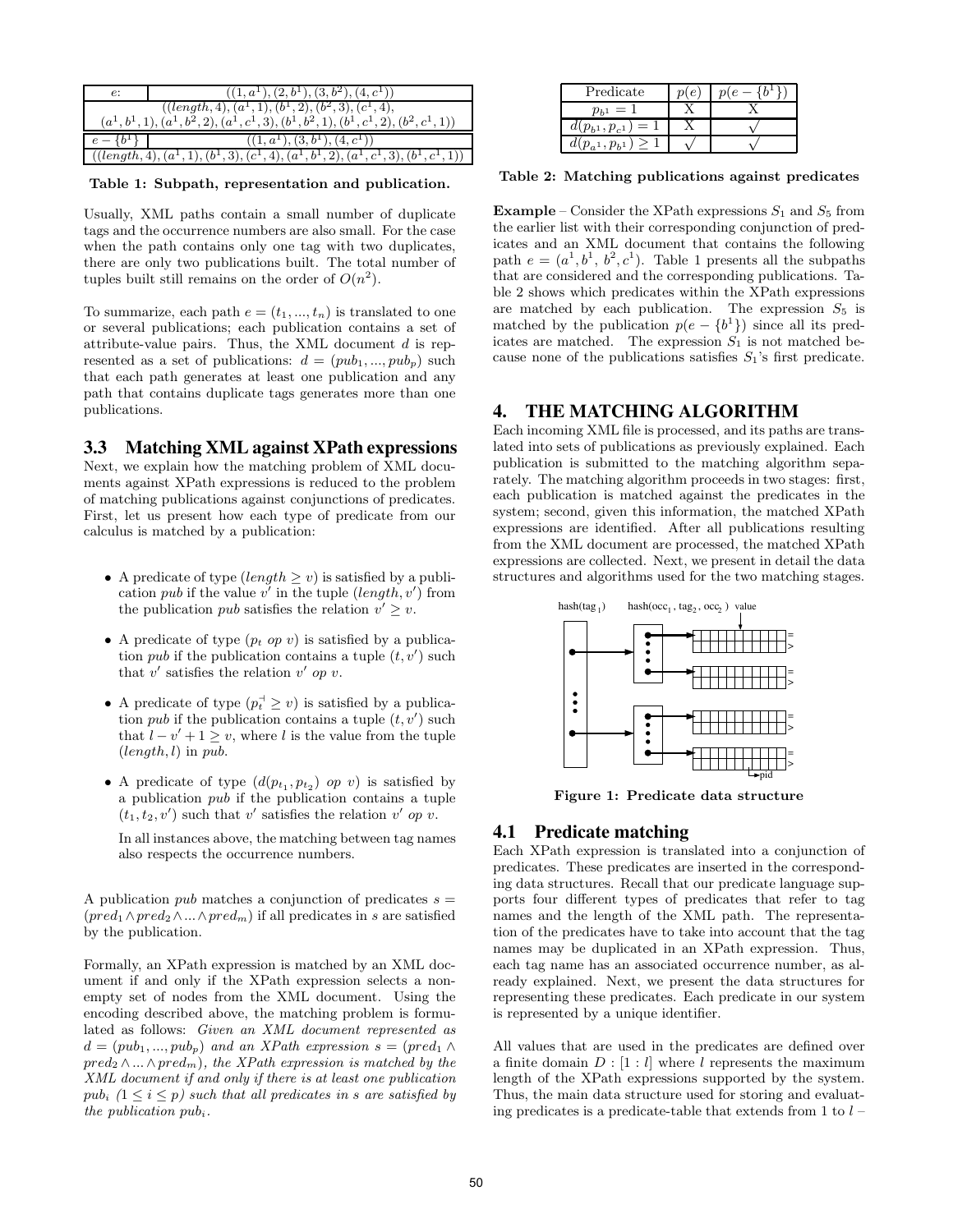the upper bound of the domain – and can be indexed by the value of the predicate. Each row of the table is uniquely associated to one of the predicate operator (i.e.,  $=$  or  $>$ ). Each element of the table records the corresponding predicate id (pid, for short) or nothing if there is no such predicate in the system. Based on the corresponding operator, the matching performs differently for an attribute-value pair that contains a value  $v$ . If the operator is *equality*, then only the predicate identified by the pid at the  $v^{th}$  position in the table is set to true. If the operator is greater than, then all predicates identified by the pids at positions i, where  $i \leq v$ , are set to true.

The predicate  $(d(p_{t_1}, p_{t_2})$  op v) represents a second order predicate that imposes a constraint on the relative position of the tag  $t_2$  to the tag  $t_1$ . As the tags of the predicate can be any tag names within an XPath expression, each tag name may have an occurrence number greater than one. The data structure used for storing this type of predicates is depicted in Figure 1. The first hashtable is indexed on the first tag name. Each entry of this hashtable points to another hashtable that is indexed on a key composed of the occurrence number of the first tag name, the second tag name, and the occurrence number of the second tag name. Each entry of the second hashtable points to two predicate-tables, one for each operator supported by this type of predicate.

The predicate  $(p_t^{\perp} \geq v)$  represents a constraint on the position of the tag t relative to the end of the XML path. As tag  $t$  is the last tag name in the XPath expression, its occurrence number may be greater than one (if the path contains another location step that refers to the same tag name.) The data structure used for storing this type of predicates is also a hashtable on the tag name of the predicate. However, each entry of the hashtable points to a matrix that can be indexed on the occurrence number. Thus, each  $i^{th}$  row of the matrix is a predicate-table for the  $i^{th}$  occurrence of the corresponding tag name.

The predicate  $(p_t \text{ op } v)$  refers to the position of the tag in the XML path. This predicate always refers to the first tag name in the XPath expression; therefore, the occurrence number for this tag is always one and the data structure used for these types of predicates does not contain bookkeeping information for occurrence numbers. The data structure used for storing this type of predicates is a hashtable; the key of the hashtable is built using the tag name of the predicate. Each entry of the hashtable points to two predicate-tables, one for each operator supported by this type of predicate.

The predicates that refer to the length of the XML path are stored separately in a predicate-table. Note that the XPath expression that contains a predicate on the length of the XML path is composed only of wildcards. Thus, this is the only predicate that this subscription contains. The matching algorithm treats these subscriptions separately comparing the maximum length of all paths in the incoming XML file against the predicate-table. All matched predicates from this table dictate that the corresponding subscriptions are matched.

Two different XPath expressions may have overlapping predicates (same predicate is contained in both subscriptions.) However, we store the predicate only once (each predicate is unique in the system.) For each predicate we also store a list of all subscriptions that contain that predicate. This information is used in the second stage of matching: subscription matching.

As the paths resulting from the XML documents have overlaps, the publications we build for the paths also have common tuples. This knowledge about which tuple matches which predicates and the evaluation of common tuples in overlapping paths of the XML document only once can be further exploited. This utilization resembles the concept of batch processing proposed in [9], which is complementary to our approach and brings about a new avenue of research to further improve the matching time. Overall, the predicate matching data structures presented above resemble the techniques developed in [2], but have been generalized here to account for the richer predicate calculus required for the encoding of XPath expressions and XML documents.

# **4.2 Subscription matching**

Subscription matching represents the second stage of the matching algorithm, in which given all matched predicates, the set of matched subscriptions is built. When an XPath expression (subscription) is added to the system, it is decomposed into its predicates. In addition, we consider only distinct subscriptions in the matching stage. We achieve this by building groups of subscriptions having exactly the same predicates, and we promote only one subscription per group. We call this promoted subscription the group representative. Only representatives participate in the actual matching stage. In the final step of the subscription matching, we iterate over the set of matched representatives and set as matched all subscriptions within each group that has its representative matched. For simplicity, we use the term subscription and representative interchangeably.

Counting algorithm: Here, the subscription matching stage is based on two data structures: the subscriptionpredicate count vector and the hit vector. The subscriptionpredicate count vector stores for each subscription the number of its predicates. The hit vector records the number of satisfied predicates per subscription; we call each position in this vector a hit-counter. The hit vector is re-computed for each publication evaluation. During the evaluation of a publication, whenever a predicate is set to true, all hit-counters associated with the subscriptions that contain that predicate are incremented. After all predicates are evaluated, the hit vector is compared against the subscription-predicate count vector. All subscriptions for which each of the two entries are equal are considered as matched. Note that this is a valid operation because each predicate is evaluated to true at most once during the evaluation of a publication. All hit-counters are reset before evaluating another publication.

After all publications resulting from the XML file are evaluated, the set of matched subscriptions represents the matched XPath expressions.

Access predicates: Subscription evaluation is a time-consuming process since the last stage of the algorithm requires iterating over all distinct subscriptions in the system to check the corresponding counters. Moreover, this operation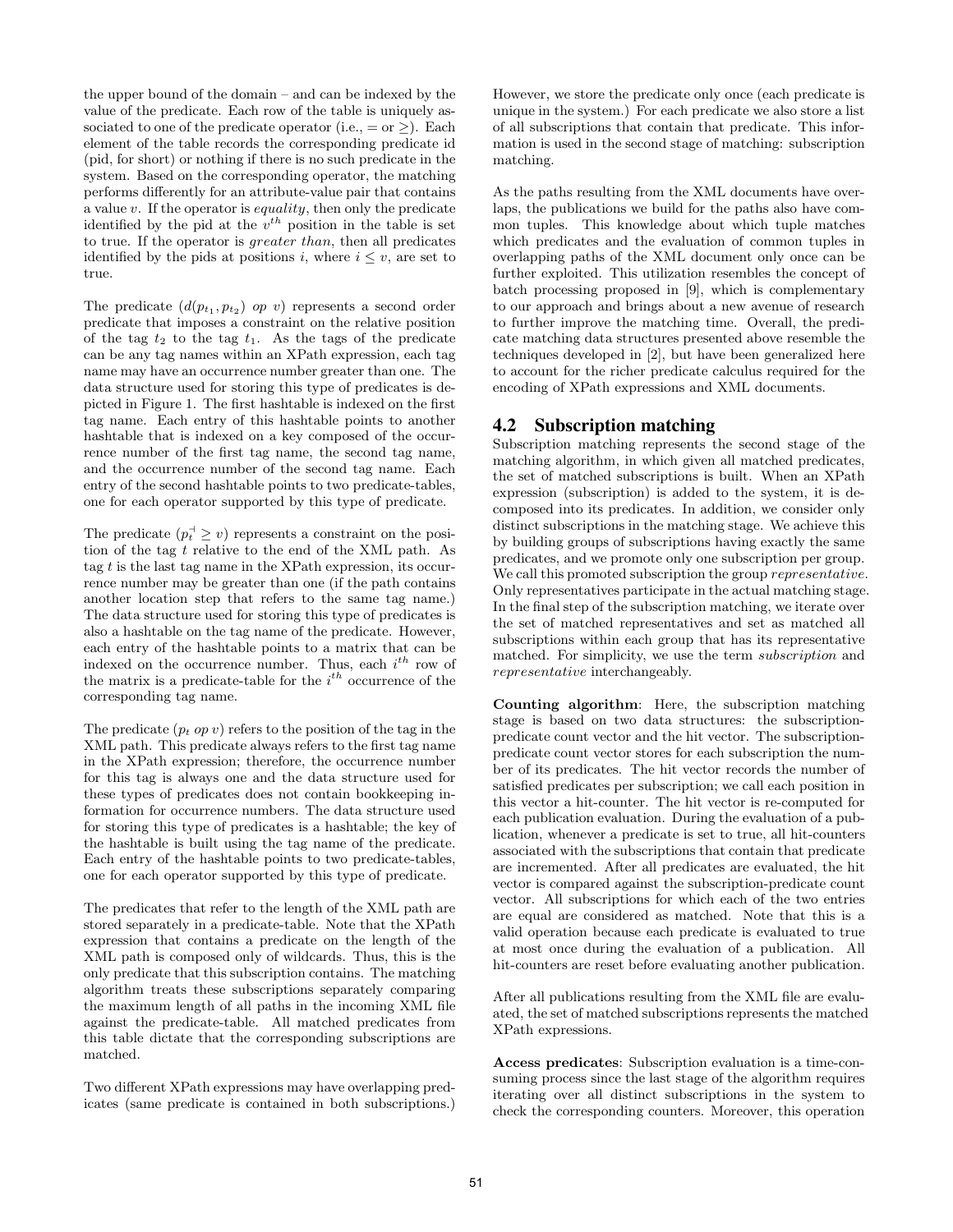

Figure 2: Varying the number of distinct queries (with no duplicates)

happens for each generated publication. Each XML path produces at least one publication. In order to reduce the time spent on this stage of the algorithm, we adapt an optimization inspired by [7]. The optimization involves clustering subscriptions on an access predicate. Each cluster contains all subscriptions having a common access predicate. If there are subscriptions that contain more than one access predicate, they are inserted only into one cluster. During matching, if a cluster's access predicate is not satisfied, then none of the cluster's subscriptions will be matched. Thus, in the last phase of the algorithm, we have to iterate only over subscriptions whose access predicates are matched. Consequently, These access predicates have to be selective enough such that the number of subscriptions to be checked in the last phase of the algorithm is considerably reduced. Otherwise, the overhead of bookkeeping clusters may not be justified. Although [7] introduces the idea of access predicates, the authors do not present any insights on how these access predicates can be chosen in general. For instance, computing statistics on workload (as suggested in [7]) could be used to estimate predicate selectivity. But, given our domain, the predicates are built from the XPath expressions, and an XPath expression refers to XML documents that have a tree-like structure which further complicates selectivity estimation. However, a key observation in our domain is that the selectivity of the XPath expression tends to be higher as the number of location steps contained in the expression increases. Therefore, we claim that the predicate built over the last location step with a tag name to be the most selective one. This claim is supported by our extensive experimental evaluation (cf. Section 5.)

## **5. PERFORMANCE EVALUATION**

Experiment setup: We experimentally evaluate the performance of our main counting-based algorithm GPX-Matcher (in short GPX) and the selectivity-aware version GPX-Matcherap (in short GPX-ap), that is, based on the notion of access predicates. To better understand the performance and the trade-offs of these algorithms, we also compare them against YFilter [6] and BPA [13].

In our X-ToPSS framework, all algorithms are implemented in C. For XML parsing, we implemented a parser based on libxml2. All reported experiments were run on an Intel Quad-Core 2.66GHz with 4GB of main memory running Ubuntu 10.4. Since our implementation is not multithreaded, none of the algorithms take advantage of more than a single core.

None of the algorithms require or exploit DTD information. However, we used DTDs to generate workloads for our experiments. The DTDs we used are: NITF (News Industry Text Format), PSD (Protein Sequence Database) and NASA. These DTDs are commonplace, and are used as standard benchmarks in many research studies such as [12, 6, 5]. Due to space limitations, we included only selected results obtained via the NASA DTD.

In order to generate the XPath expressions, we used the XPath generator released by Diao et al. [6]. We control the XPath workload in the experiments through the following parameters: Q represents the number of queries ranging from  $25,000$  to  $4,000,000$ ,  $D$  indicates whether the queries are distinct, L represents the maximum length of the XPath queries ranging from  $6$  to 12,  $W$  represents the probability of a wildcard occurring at a location step (varied between 0-0.7), DO represents the probability of a descendant operator at a location step (again varied from 0-0.9), and P represents the number of predicate filters per query ranging from 1 to 10.

For generating the XML documents, we relied on the IBM XML Generator. The XML generator was used with the default parameters with only one exception: we varied the maximum number of levels in the resulting XML tree from 6 to 12. This guarantees that if the resulting tree goes beyond the maximum number of levels, the generator will add none of the optional elements (denoted by  $*$  or ? in the DTD) and only one of each of the required elements (denoted by + or no option.) As a result, the number of levels of the resulting XML files may be greater than the actual value of this parameter.

For each DTD, we generated 500 XML documents. All reported results are averaged over this set, unless otherwise stated. For each experiment, a set of XPath expressions was generated using the specified parameters. For each algorithm, we filtered the 500 XML files against the query workload, then we averaged the resulting time. Note that the time to build the predicate data structures or the NFA (for YFilter) is not included in the filtering time.

All our experiments use the total filtering time as the main performance metric. This time includes parsing the XML documents, matching them against the query workload, and collecting the results. For all studied algorithms, the matching result is represented as a bit vector with one bit for each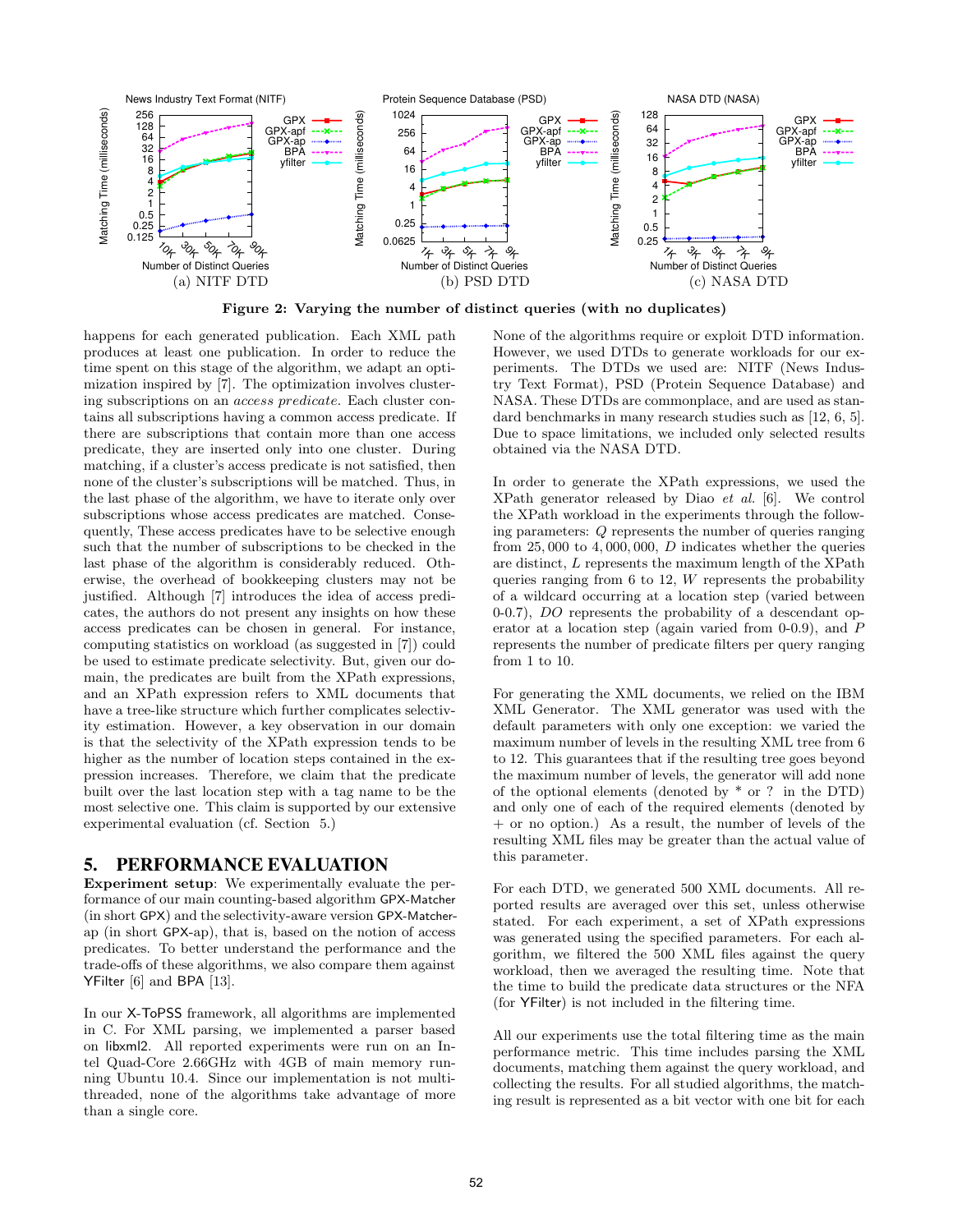

Figure 3: Varying the number of queries (with duplicates)

query; a query is matched if and only if its corresponding bit is set to 1. As our experiments will show, parsing time is negligible compared to the total filtering time. The average parsing time for NITF and PSD XML documents are on the order of microseconds, while the total matching time are on the order of millisecond.

Varying the number of queries: We begin the performance evaluation by looking at scalability of the algorithms as we vary the number of queries. First, we look at distinct queries, and then at workloads that contain duplicate queries.

Distinct Queries: The query workload is generated using  $L = 6$ , D=true,  $W = 0.2$ , and  $DO = 0.2$ . The number of distinct queries is varied from 10, 000 to 90, 000 for the NITF DTD and from 1, 000 to 9, 000 for the PSD DTD. The PSD DTD limits the number of distinct queries that can be generated with the above parameters, since it is not recursive and the maximum number of levels is 8. The results for the NITF DTD are shown in Figure  $2(a)$ . As seen, GPX-ap not only gracefully scales as the number of distinct queries is increased, it also exhibits superior performance; that is, filtering 90, 000 XPath expressions takes just under 1 ms, as GPX-ap fully utilizes the workload selectivity, compared to 18 ms for YFilter. In fact, in the NITF workload, the generated queries are highly selective, in which the percentage of matched queries on average is about 0.06. On the one hand, GPX-ap, fully exploits workload selectivity through its novel access predicate selection (only possible due to the unique encoding it employs) and dominates all other approaches (GPX-apf, a variation of GPX-ap, performance is discussed in more detail later.) On the other hand, as expected, YFilter also performs better than our baseline GPX and BPA as the number of distinct queries increases because YFilter also, to a limited degree, utilizes the workload selectivity by reducing the number of the NFA's triggered states.

Figure 2(b) presents the results for the PSD DTD. Most importantly, the difference between YFilter and GPX becomes more significant in this case. For 10, 000 queries, YFilter takes more than three times as much time as GPX. This happens because the selectivity is lower. Therefore, the execution of the NFA takes more time as more of its states are touched during filtering. The smaller number of queries translates into a smaller number of predicates for GPX. Lower selectivity also slightly worsens the performance of GPX-ap, yet it remains dominant. The NASA workload with results

in Figure 2(c) also follows the same pattern as the PSD DTD results.

Finally, the detailed distinction between the GPX-ap and GPX-apf algorithms is postponed to a later section that is dedicated to predicate clustering. For the rest of our experiments, we shift our focus to the top performing algorithms: GPX, GPX-ap, and YFilter.

Queries with duplicates: Large filtering systems (e.g., news filtering and dissemination services) are characterized by large subscription workloads that are likely to contain duplicate and overlapping subscriptions. These duplicates represent common interests of different subscribers. In order to study the effect of duplicate subscriptions on filtering time, in this experiment, we vary the number of queries from half a million to four million and set  $D$  to false (the query generator will not eliminate duplicates), while adopting the other parameter values from our previous experiment. The results are summarized as follows: Figure 3(a) based on the NITF workload, Figure 3(b) based on the PSD workload, and Figure 3(c) based on a mix of the NITF, PSD, and NASA workloads. For all DTDs, all algorithms scale gracefully as the number of queries increases. Note, again, that YFilter is outperformed even by our baseline GPX for the PSD workload. Most prominently, our GPX-ap algorithm significantly improves over all algorithms across all populations of queries by an order of magnitude.

Predicate clustering: As we have observed so far (Figure  $2(a-c)$ , the predicate clustering implemented by GPX-ap improves the total filtering time by an order of magnitude in comparison with our baseline approach GPX. This supports our claim that parsing is not a dominant factor in the overall matching time. In fact, if the parsing time was dominant, then no significant gain was attainable by using our GPXap. Next, we want to further explore our various predicate clustering approaches, i.e., GPX-apf and GPX-ap.

First, we validate through experiments the intuition that the last predicate of each XPath expression is a good candidate as an access predicate. We implement clustering on both the first and on the last predicate representing the XPath expressions. Figure  $2(a-c)$  shows the results for these experiments using different DTDs, where clustering on the first predicate is labeled GPX-apf. As expected, the clustering on the first predicate of each query provides no additional gain as it fails to exploit the workload's underlying selectiv-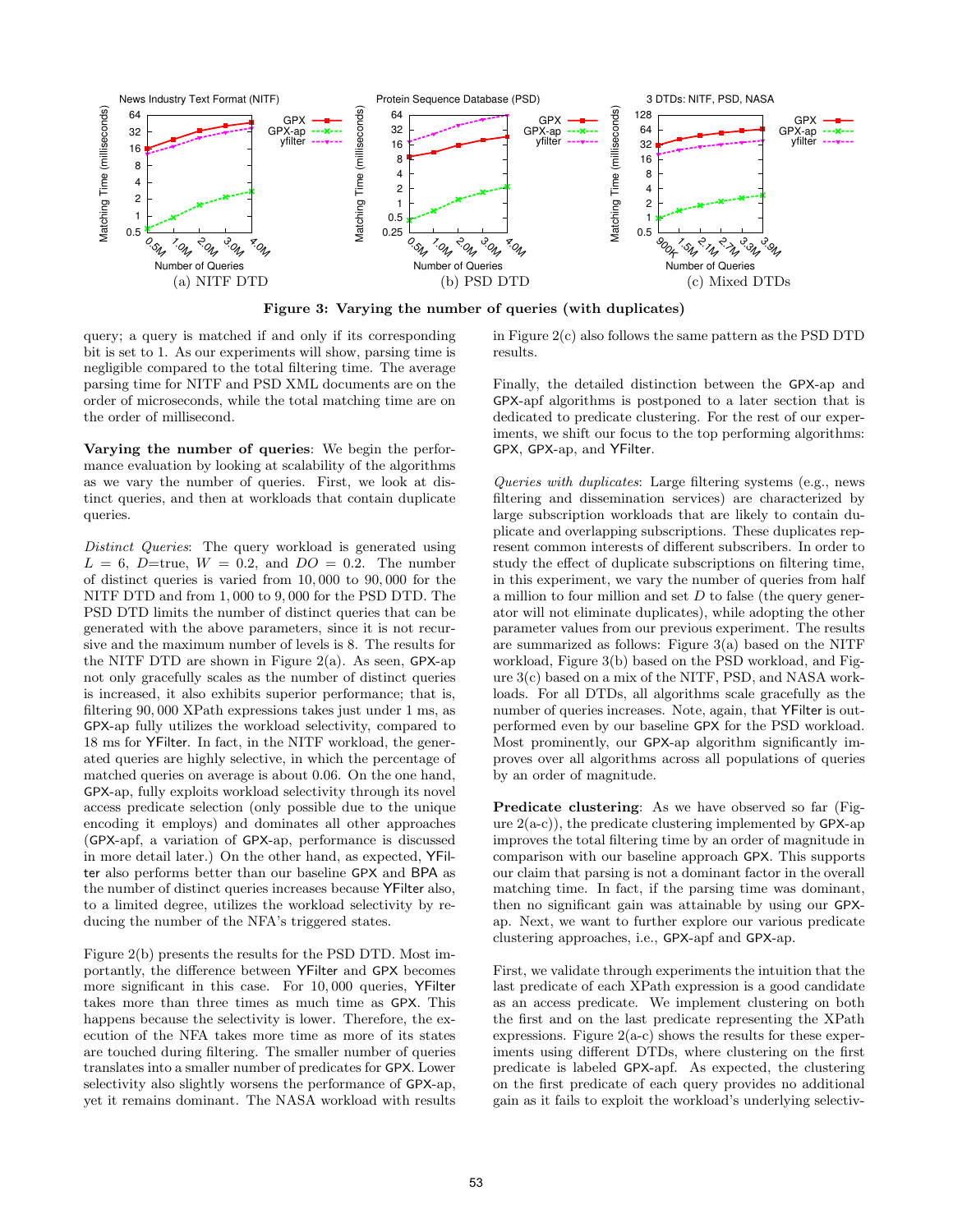

Figure 4: (a)-(c) Varying wildcard (\*) probability (d)-(f); Varying descendant  $\left(\frac{1}{1}\right)$  probability

ity. Therefore, the minor overhead incurred for managing the clusters could potentially deteriorate the performance as well because it provides no pruning and nearly all subscriptions are checked. In contrast, GPX-ap's effectiveness is clearly evident which results in substantial performance gain and improves the performance by considerably reducing the number of subscriptions to be checked for matching.

Effects of wildcards and descendant operators: We investigate the impact of the probability of wildcards  $(W)$ and descendant operators (DO). We built two different query workloads. First, we set  $DO = 0.2$  and varied W from 0-0.7; second, we set  $W = 0.2$  and varied DO from 0-0.7. All workloads have two million queries. The results of varying the wildcard probability for NITF, PSD, and NASA workloads are demonstrated in Figure 4(a), 4(b), and 4(c), respectively.

Increasing the wildcard probability has an interesting effect, that is, it decreases the query selectivity. For instance for the NITF dataset, when  $W = 0$ , a common XPath expression of length 6 is:

## /nitf/body/body.head/distributor/org/alt-code.

It has relatively high selectivity, while when  $W$  approaches 0.7 the following XPath expression is no longer uncommon:

#### $/\frac{*}{*}/\frac{*}{\text{distribution}}/\frac{*}{*}.$

This XPath expression imposes only one concrete filtering condition (i.e., the tag "distributor") and, consequently, matches many incoming XML documents. Hence, such XPath expressions have a lower workload selectivity. The low selectivity property translates to an increased number of matched XPath expressions, which in turn, increases the matching computation time for all algorithms. Even, in face of increased computation time, GPX-ap remains the dominant

algorithm, and improves over the next best algorithm (GPX) by at least two times.

A similar trend is also observed when varying the descendant operator probability, but with a few key distinctions. First, the selectivity does not increase as rapidly as it is increased when the wildcard probability was at 0.7. For example, as DO approaches 0.7, a common XPath expression is:

#### //body.head//distributor//org//alt-code.

It is rather selective. However, if a correct access predicate is not chosen, then the above expression could partially match many incoming messages due to the nature of the descendant operator, which is translated into the low selective Boolean predicate of greater than as oppose to a more selective predicate having equality as an operator. Thus, for algorithms that do not incorporate pruning using selectivity (i.e., GPX and YFilter), the matching time increases significantly as the probability of DO increases. However, with the highly effective pruning strategy of GPX-ap, the matching computation time remains virtually unaffected as DO increases.

In general, as the probability of  $W$  and  $DO$  increases,  $Y$ Filter suffers due to an increase in the non-determinism of the NFA. Furthermore, the increase in DO also leads to an increase in the size of the NFA. Moreover, the descendant operator introduces states with self-loops, which also increases the number of touched states during filtering. Our unique encoding together with our novel data structures avoid these shortcomings.

Effects of XML/XPath length Another important workload characteristic is the XPath expression length. Therefore, we study the increase in the maximum length of the XPath queries and the maximum number of levels of the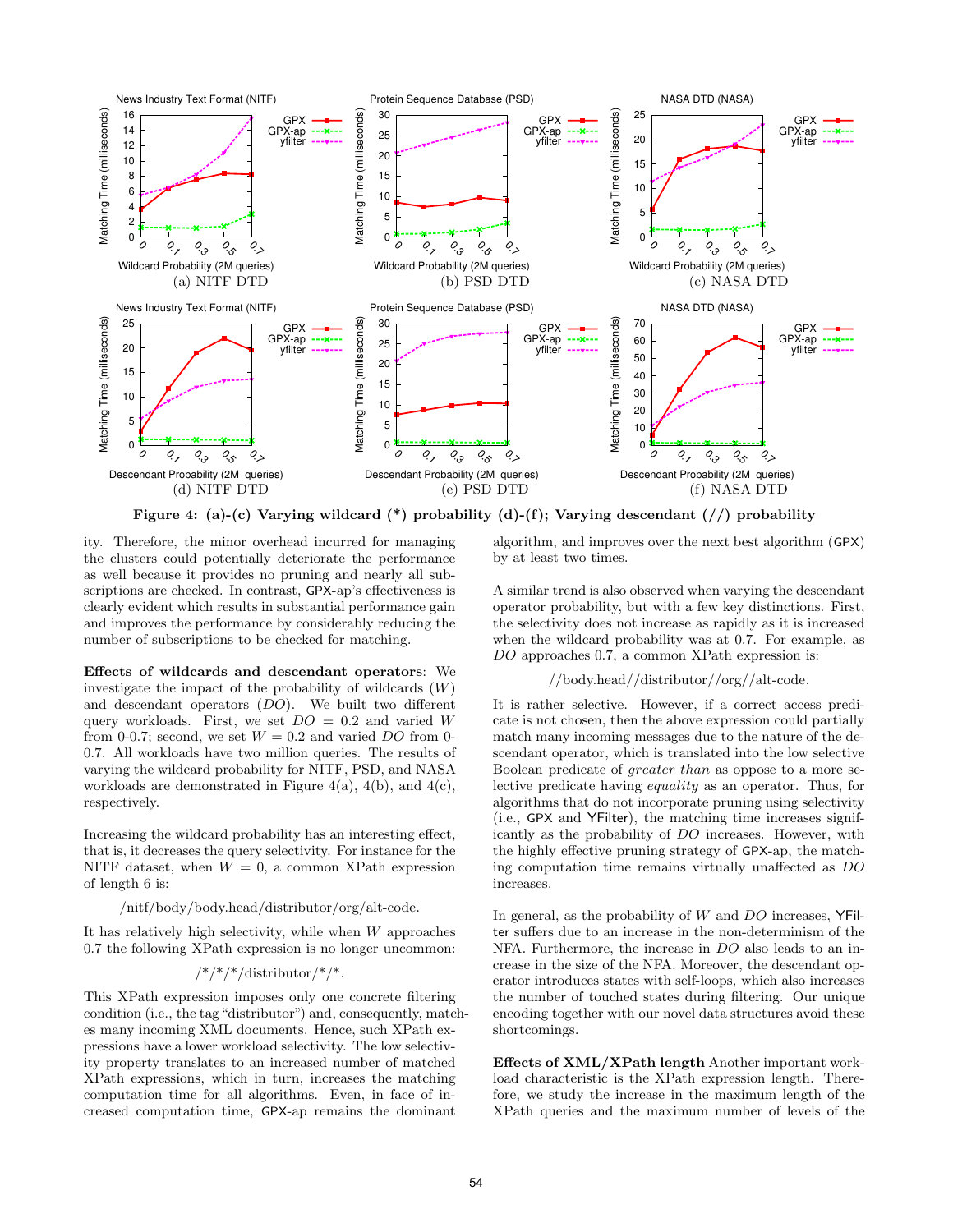

Figure 5: Varying the XPath/XML length

XML documents for NITF (the PSD DTD is limited to 8 levels) ranging from 6-12. The results are shown in Figure 5a. As expected, the performance of GPX degrades due to the increase in the number of attribute-value pairs resulting from the XML documents which results in an increase in the number of partial matches. However, our GPX-ap gracefully scales as the length of the XPath/XML artifacts increase due to GPX-ap's powerful pruning capability that significantly reduces the number of partial matches. YFilter is also affected as expression and document lengths increase due to the larger NFA size and increased number of states. Similarly, the same trend is observed when the length of XML document was fixed at 10 and the XPath expression length was varied from 6-10 (cf. Figure 5b). In short, GPXap is an order of magnitude faster than other approaches.

Value-based predicate filters: Finally, we study the performance of our algorithm when the XPath queries have attribute-based filters. For these experiments, we modified the query generator to output filters on tag names that contain as operator one of the following:  $=$ ,  $>$ ,  $\leq$ . We extended GPX-ap to support predicates corresponding to attributebased filters. All the attributes in the XML documents are evaluated against these predicates. For YFilter, we implemented the selection postponed approach [6]. Note that our approach can be looked at as an inline approach since the predicates are evaluated regardless of whether the queries are structurally matched or not. Next, we investigate the trade-offs between our inline approach and the YFilter selection postponed one.

For the first set of experiments, we created workloads with the same number of queries (half a million), and we varied the number of filters per query ranging from 0 to 10 (see Figures  $6(a)$ -(b) for the results.) For the second set of experiments, we generate workloads with one or respectively two filters per path and varied the number of queries. Figure 6(c) shows the results for the NITF DTD. The results for the PSD DTD are also shown in Figure 6(d).

YFilter is slightly less sensitive when increasing the number of filters per query since the filters are checked only if the queries are structurally matched (selection postponed.) Therefore, when no filter is used GPX-ap is faster by orders of magnitude, and as the number of filters per query increases and approaches 10 filters, GPX-ap suffers some performance degradation, but still improves over YFilter by at least 50% (see Figures  $6(a)-(b)$ .)

On the contrary, if most of the queries are structurally matched, YFilter takes a significantly longer time to process queries with only one to two filters per query. This is the case for the PSD DTD (Figure  $6(d)$ ) in which the queries are very simple structurally, so most of them are matched in structure, but not in terms of the filters specified. Even for a workload with higher selectivity such as the NIFT DTD (see Figure  $6(c)$ ), again, with only one or two filters per query, GPX-ap significantly outperforms YFilter.

# **6. CONCLUSIONS**

While most existing XML/XPath matching approaches use standard techniques such as NFAs or DFAs for processing XPath expressions, we altogether diverted and proposed a fundamentally new approach for XML/XPath matching. Our novel proposal is GPX-Matcher, a matching algorithm that determines interested subscribers in a content-based publish/subscribe system for which subscriptions are captured using XPath expressions while publications are captured as XML documents. The key idea behind our algorithm is that XML messages are translated into sets of attribute-value pairs that are evaluated over conjunctions of Boolean predicates resulting from our unique XPath expression encoding. Our extensive evaluations illustrate the scalability of GPX-Matcher for XML/XPath matching involving millions of XPath expressions. In our experiments, we show that GPX-Matcher gracefully scales for workloads of up to four million subscriptions. On workloads without duplicate subscriptions exhibiting high selectivity (i.e., few subscriptions match the incoming message), GPX-Matcher clearly outperforms state-of-the-art techniques by orders of magnitude. Moreover, for workloads including duplicates and high matching load, GPX-Matcher also consistently outperforms alternatives due to its unique encoding and novel data structures that effectively exploit workload selectivity. Lastly, GPX-Matcher is highly robust while changing key workload parameters such as wildcard probability, descendant operator probability, XML/XPath depth, and number of filters per XPath expression.

#### **7. REFERENCES**

- [1] M. K. Aguilera, R. E. Strom, D. C. Sturman, M. Astley, and T. D. Chandra. Matching events in a content-based subscription system. In ACM PODC'99.
- [2] G. Ashayer, H. Leung, and H.-A. Jacobsen. Predicate matching and subscription matching in publish/subscribe systems. In DEBS'02.
- [3] N. Bruno, L. Gravano, N. Koudas, and D. Srivastava. Navigation-vs. Index-based XML multi-query